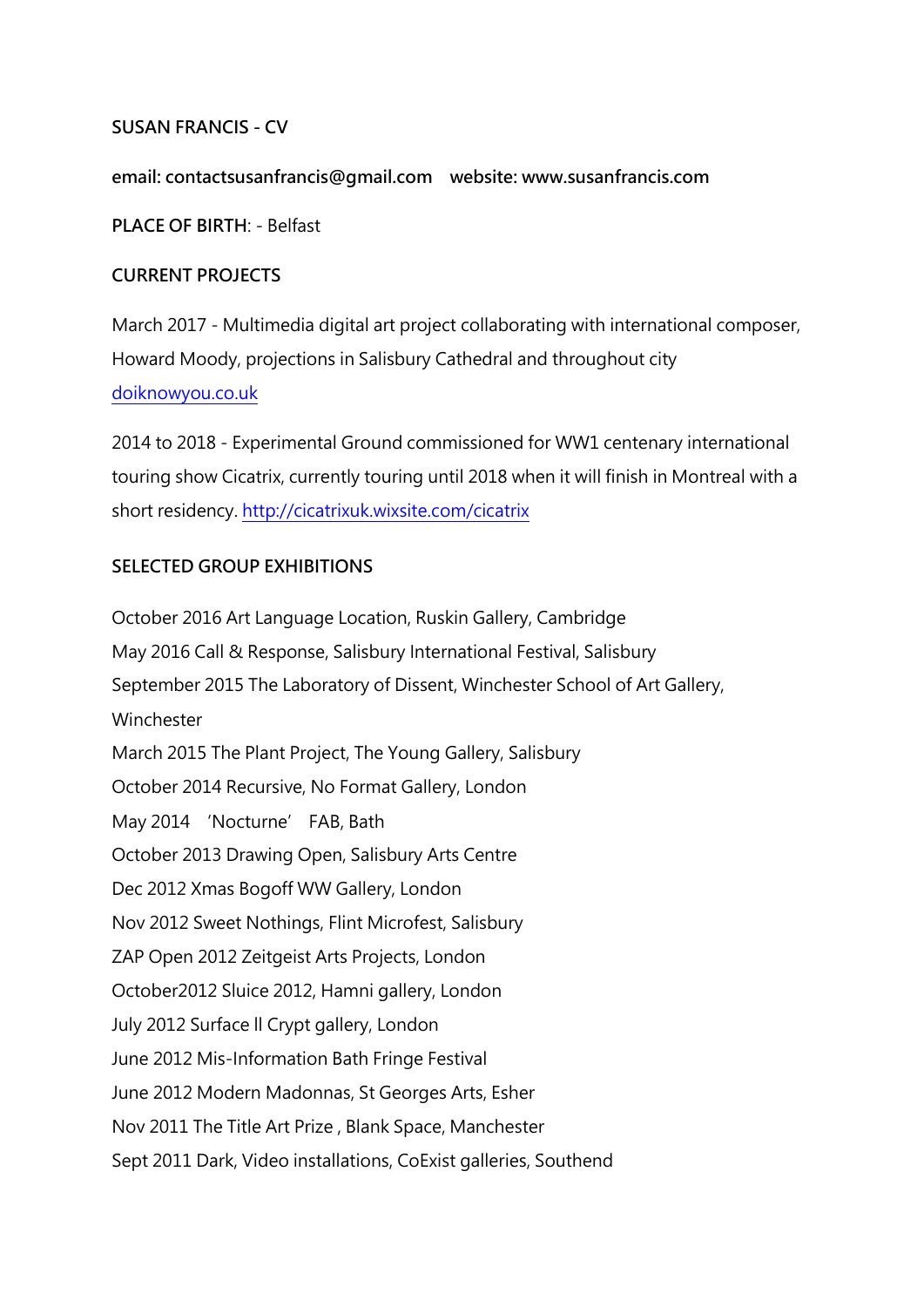March 2011 'Wunderland' tactileBOSCH, Cardiff Dec 2010 Crash Open, Charlie Dutton gallery, London Oct 2010 Invasion of Privacy, Notfamousyet, Oxford Aug 2010 House of Fairytales, Salisbury Arts Centre, Salisbury Dec 2009 Visual Arts & Business South West, London Oct 2008 Visual Arts& Business South West, Bristol Oct 2008 Bristol Contemporary Open, Paintworks, Bristol March 2008 The Women's art Show, Fairfields Art Centre, Basingstoke Feb 2008 Novas Contemporary Art Centre, London 2000 'IOTA Group Show' Ramsgate 1994 'Red Herring Show', Brighton Festival, Brighton 1992 'Young Artists South East' Maidstone Library Gallery, Maidstone, Kent 1991 North West Women Artists, Salford City Art Gallery, Salford 1991 132nd Annual Open Exhibition, Athenaeum Gallery, Manchester 1991 'British Art in Barcelona' ACAP Gallery, Barcelona, Spain 1991 The International Sculpture Centre, Oronsko, Poland 1990 'British Art in Albi' Le Galerie Impact, Albi, France 1990 The Latest Form, Holmfirth Gallery, Holmfirth, Yorkshire 1989 '3D '89 Waterman's Gallery, London

## **SOLO/THREE PERSON EXHIBITIONS**

August 2014 Cicatrix, The Young Gallery, Salisbury March 2012 Alchemy, Solo show Urmson-Burnett Gallery, Salisbury Feb 2008 'Walking the Wire' Exhibition at Salisbury Arts Centre 1995 Solo show Madeley Court Gallery, Telford, Shropshire Feb 1993 'Place work' Solo show, Arts Council Gallery of Northern Ireland, Belfast 1993 Solo show, The Art Farm, Nebraska, USA 1990 Solo show South Square Gallery Bradford 1990 Solo show Hanover Gallery, Liverpool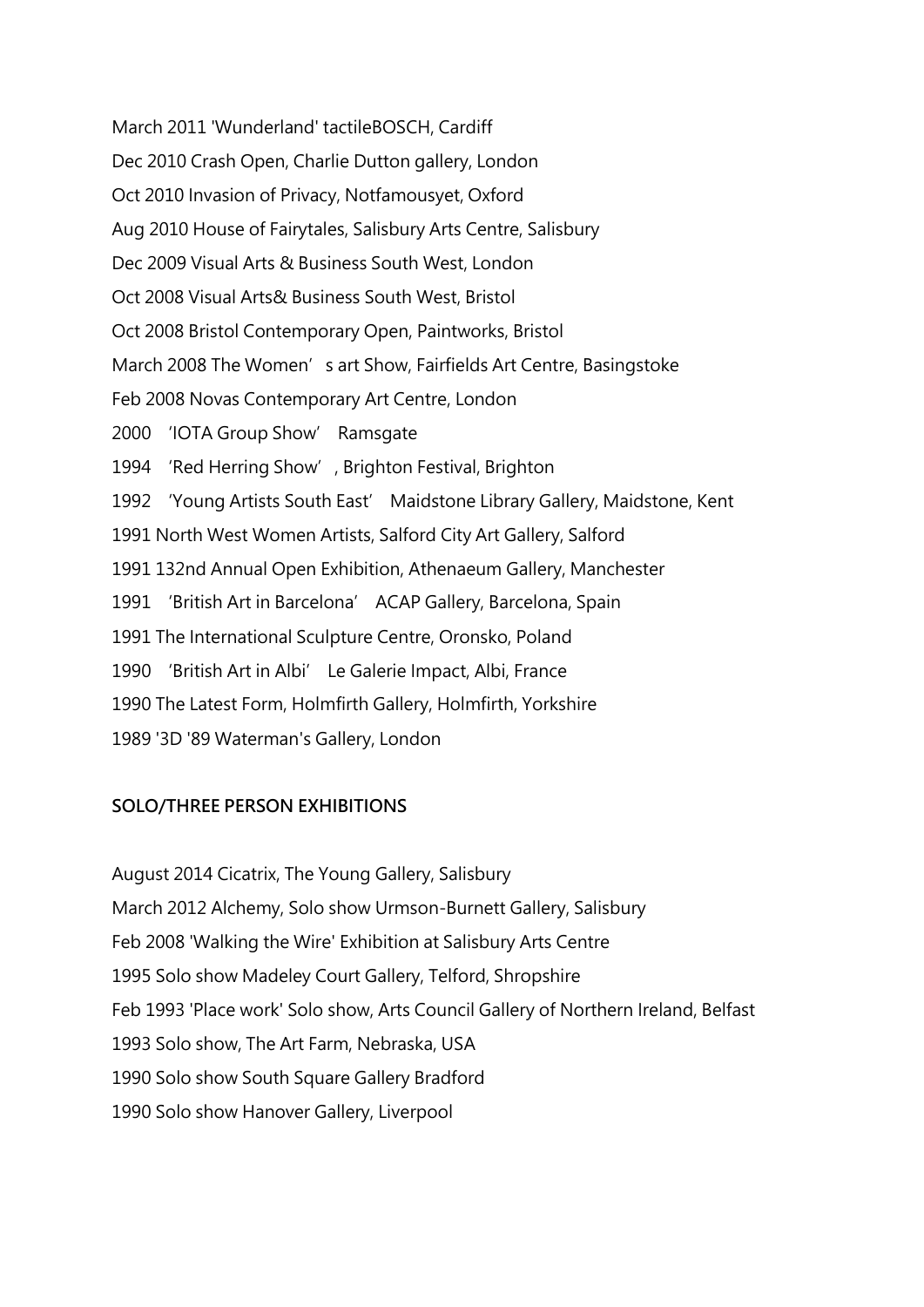# **SCREENINGS**

August 2016 'Stranger is Typing' Digital Selves Symposium for the Still Point Journal June 2016 'Night Vision' Bermondsey Art Space, London July 2014 'Please Stand By' Chisenhale Art Place, London June 2011 'I want a Leotard' Microgallery, Fire Station Arts centre, Windsor May 2011 'The Last shall be First (Polly, Wolly, Doodle) video installation at Salisbury Cathedral March 2010 Last Friday Shorts - Screening and talk on 'Night Vision', TAP Gallery, Southend, London

# **RESIDENCIES/COMMISSIONS**

2014 Film Commissioned by 5x5x5 for Old Sarum, Salisbury 2013/2014 AA2A residency at Solent University 2014 Cicatrix, Commissioned film for WW1 centenary project 2012 Reside residency 2008 'Words of art' Commissioned Artwork for Salisbury District Hospital 1993 Residency at The Bemis Centre for Contemporary Art, Omaha, Nebraska, USA 1991 Residency at The Polish International Sculpture Centre, Oronsko, Poland 1990 Residency at British Art in Albi, Galerie Impact, Albi, France

## **AWARDS/GRANTS**

2015 Gane Trust 2015 Grants for the Arts Award Arts Council England 2013 Re:view Bursary, a-n 2008 The Juliet Gomperts Trust Project Award 2008 Grants for the Arts Award – Art Council England 1993 British Council Award 1991 Prince's Trust Award